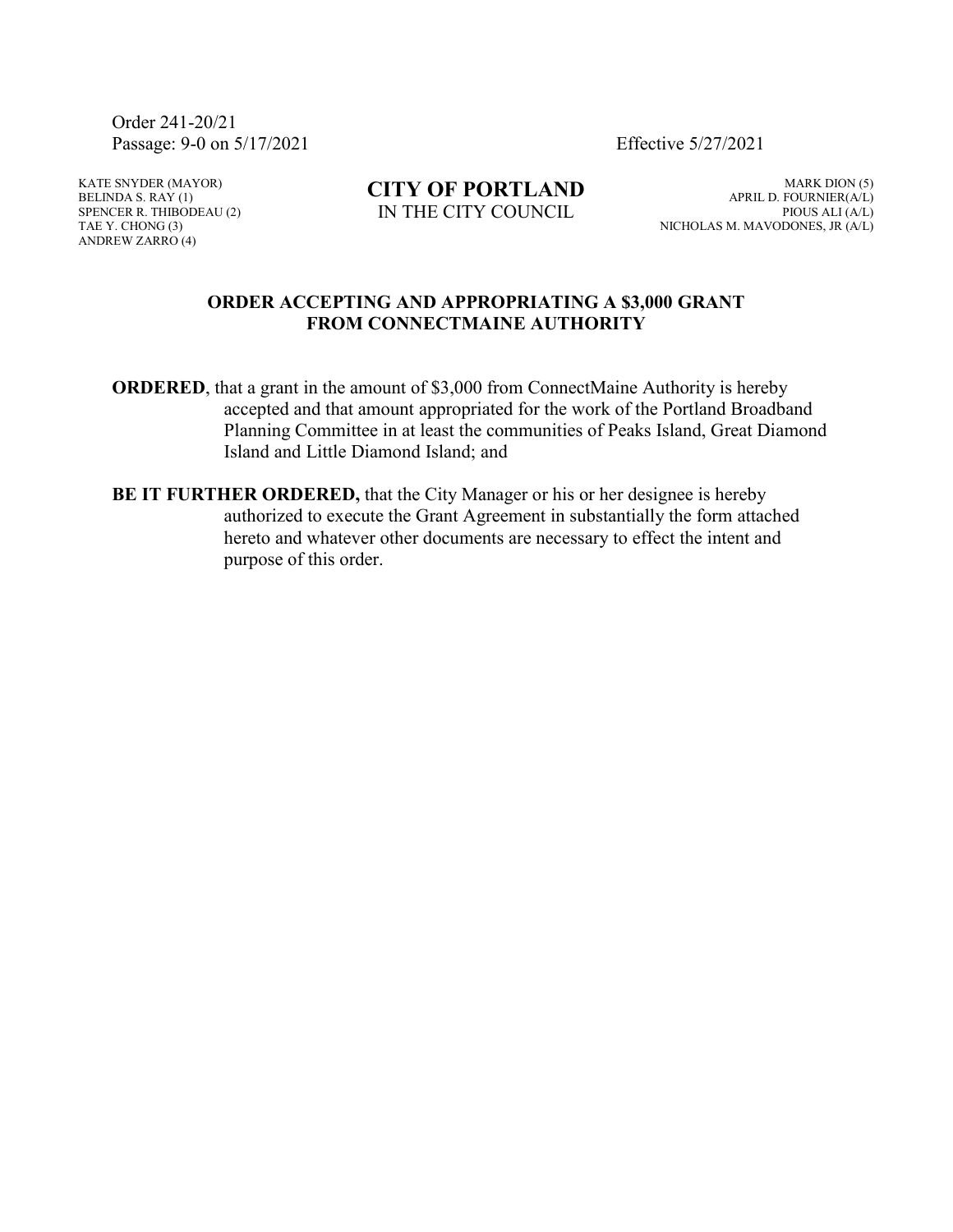### **Planning Grants Contract**

**Contact Staff** [Connect.ME@maine.gov](mailto:Connect.ME@maine.gov) 207.624.9894

#### **Authority Members**

Nick Battista, Chair Jasmine Bishop Fred Brittain Susan Corbett Heather Johnson Jeff Letourneau Liz Wyman

The ConnectMaine Authority ("ConnectMaine") provides planning grants to develop plans for expanding the availability of broadband service. Phase I projects are intended to begin the process of building community-wide support for expanding broadband service; Phase II projects are intended to take the community to the next step in planning for expanded broadband service.

City of Portland ("applicant") submitted an application to conduct Phase I activities in the affected communities specified below and produce a Community Broadband Plan ("project") under the Community Broadband Planning Grants program, which was accepted and awarded by ConnectMaine.

The applicant and ConnectMaine are entering into this agreement ("agreement") to provide grant funds and initiate the project.

#### **I. Information**

The applicant shall provide ConnectMaine with a completed W-9 Form prior to receiving grant funds, which are considered reportable income requiring the appropriate 1099 Form. ConnectMaine can make available the W-9 and 1099 Forms as needed.

### **A. Applicant Information**

Company or Affiliation: City of Portland Name, Title: Dena Libner, Chief of Staff Address: 289 Congress St, Portland, ME 04101 Phone: 207.756.8288 Email: dlibner@portlandmaine.gov

#### **B. Project Information**

Project Title: Portland Islands Broadband Plan Grant Amount, not to exceed: \$6,000 Start Date: 1.6.2021 End Date: 2.5.2022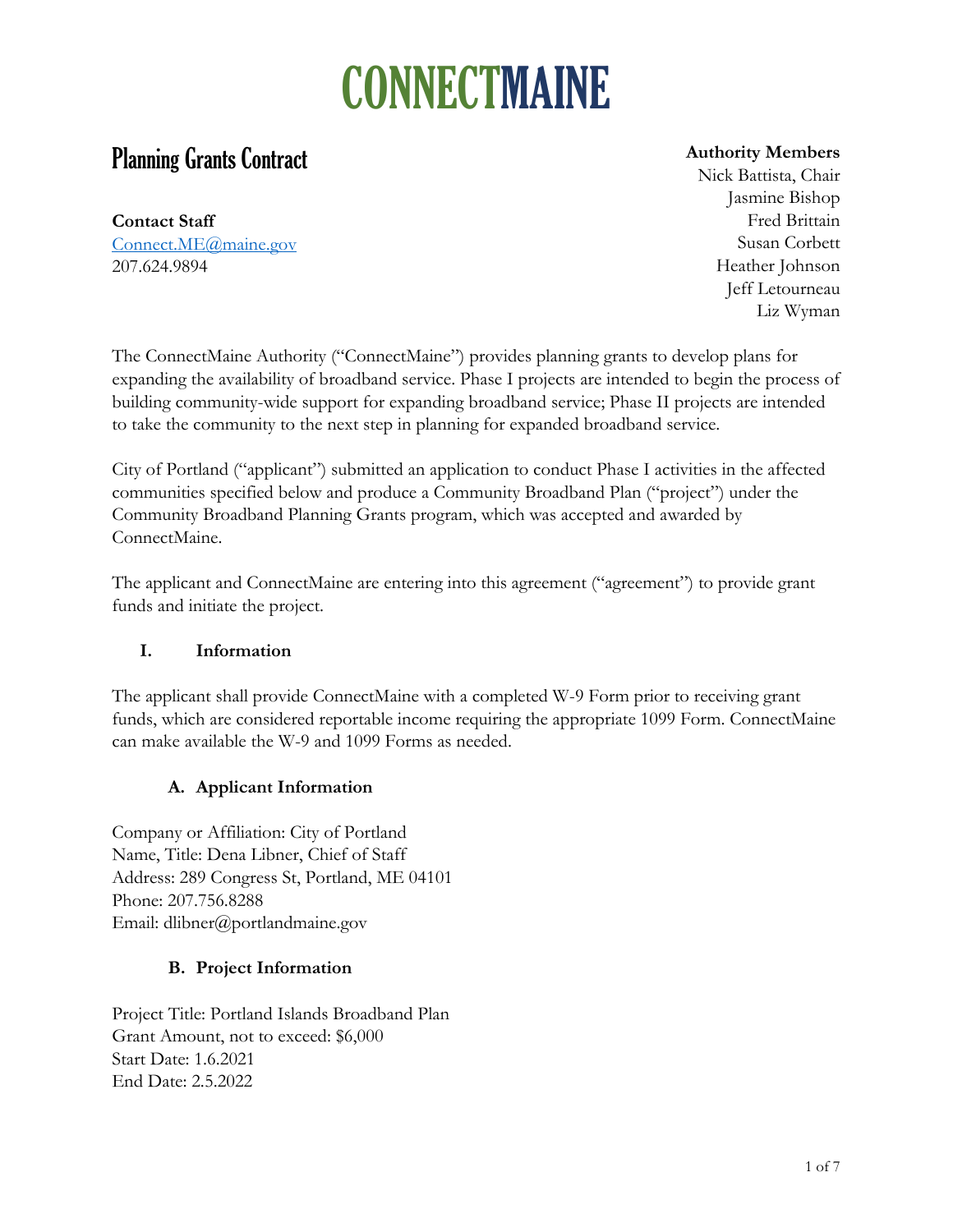#### **II. Affidavit**

By signing this agreement, the applicant attests and certifies that:

- 1. all project work will be conducted and completed in accordance with the ConnectMaine Authority Rule, Ch. 101, and 35-A M.R.S.A. Ch. 93, and other state statutes, as relevant;
- 2. funds awarded pursuant to this agreement will be used for expenses that result in completion of the project;
- 3. the project will be completed within one year of initial payment of grant funds, unless an extension due to unforeseen circumstances is granted by ConnectMaine; and
- 4. no contribution to this project is provided by an entity that proposes to build, operate or provide retail services using broadband infrastructure constructed pursuant to the project.

#### **III. Project**

The applicant shall conduct or cause to be conducted activities and work necessary for the completion of the project in the affected communities, as listed in Attachment A. Completion of this project results in a Community Broadband Plan that includes all the elements required by and 35-A M.R.S.A. Ch. 93, §9217:

- a description of local broadband needs and goals;
- an inventory of the existing infrastructure assets;
- a gap analysis defining the additional broadband infrastructure necessary to meet identified needs and goals;
- an assessment of relevant municipal procedures, policies, rules and ordinances that have the effect of delaying or increasing the cost of broadband infrastructure deployment; and
- a strategy to promote digital inclusion that addresses affordable internet service and equipment, digital literacy and public computer access.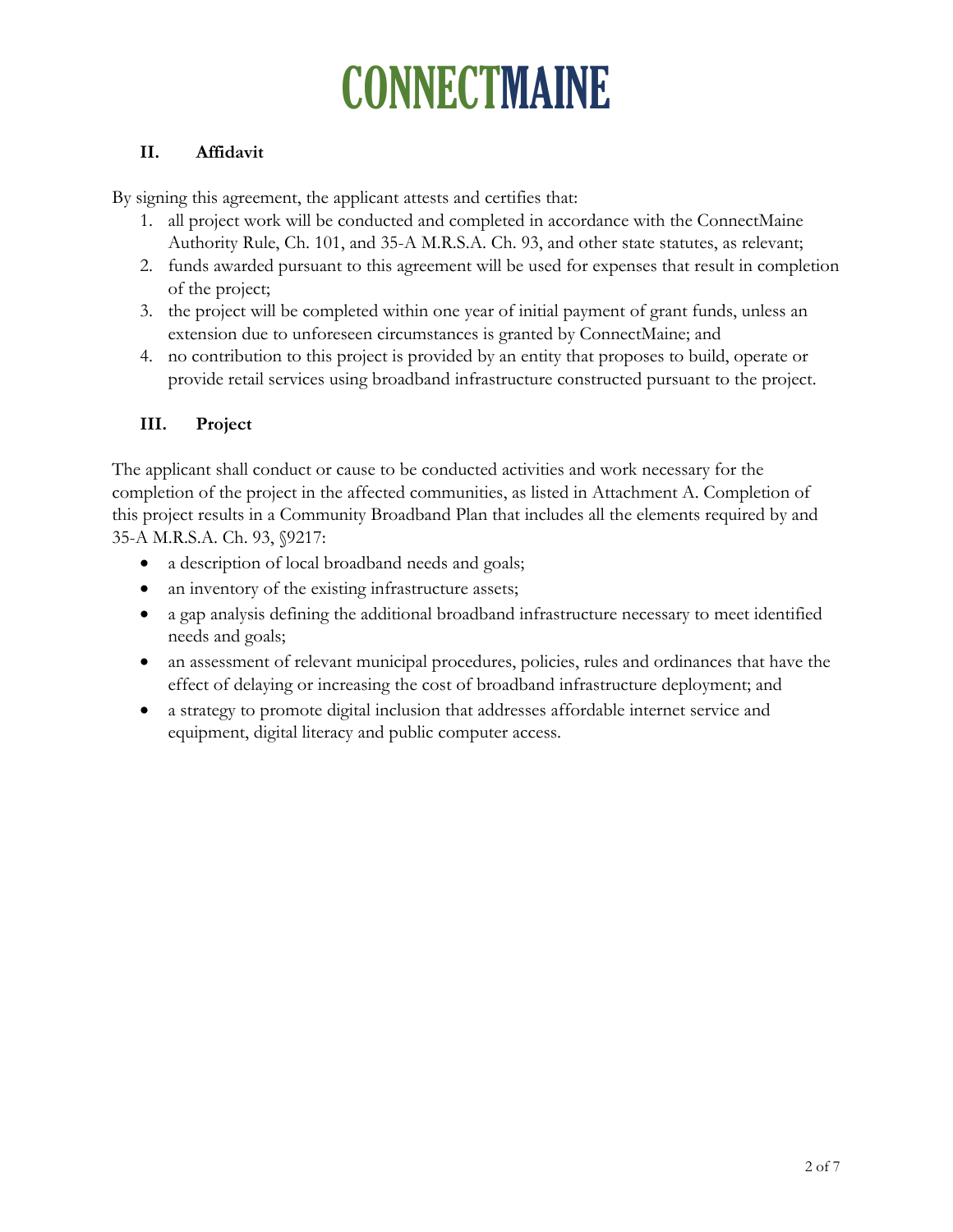### **V. Payment**

ConnectMaine may make an initial, partial payment of the awarded grant funds upon approval of a commencement notice submitted by the applicant.

In order to receive full payment of grant funds:

- 1. the project must be completed within one year of initial payment of grant funds, or within one year of an extension being granted as set forth in Section II;
- 2. the applicant must submit required reports described in Section V., including all expenses, to ConnectMaine; and
- 3. ConnectMaine must find that the project complies with 35-A M.R.S.A. Ch. 93, §9217 as set forth in Section III.

ConnectMaine will make full payment of an amount not to exceed the Grant Amount set forth in Section I. for actual expenses incurred to complete the project within 30 days of approval of the completion report.

The applicant is ineligible for any expenses incurred after the required completion date. If the project is incomplete or fails to comply with 35-A M.R.S.A. Ch. 93, §9217, ConnectMaine will not be liable or responsible for any further payment.

#### **VI. Reports**

Before ConnectMaine releases initial award funds, the applicant shall submit, within 30 days of the grant award, a notice of commencement to ConnectMaine, which shall include:

- 1. a description of the project timeline with milestones expected,
- 2. the project commencement date, and
- 3. the anticipated completion date.

The applicant may submit a request for extension within 30 days of the grant award if the project hasn't started or within one year of the initial payment of grant funds if the project has commenced, which shall include:

- 1. the unforeseen circumstances and reason for the extension request;
- 2. any changes in the project milestones proposed;
- 3. the project commencement date; and
- 4. the original completion date, and the anticipated completion date.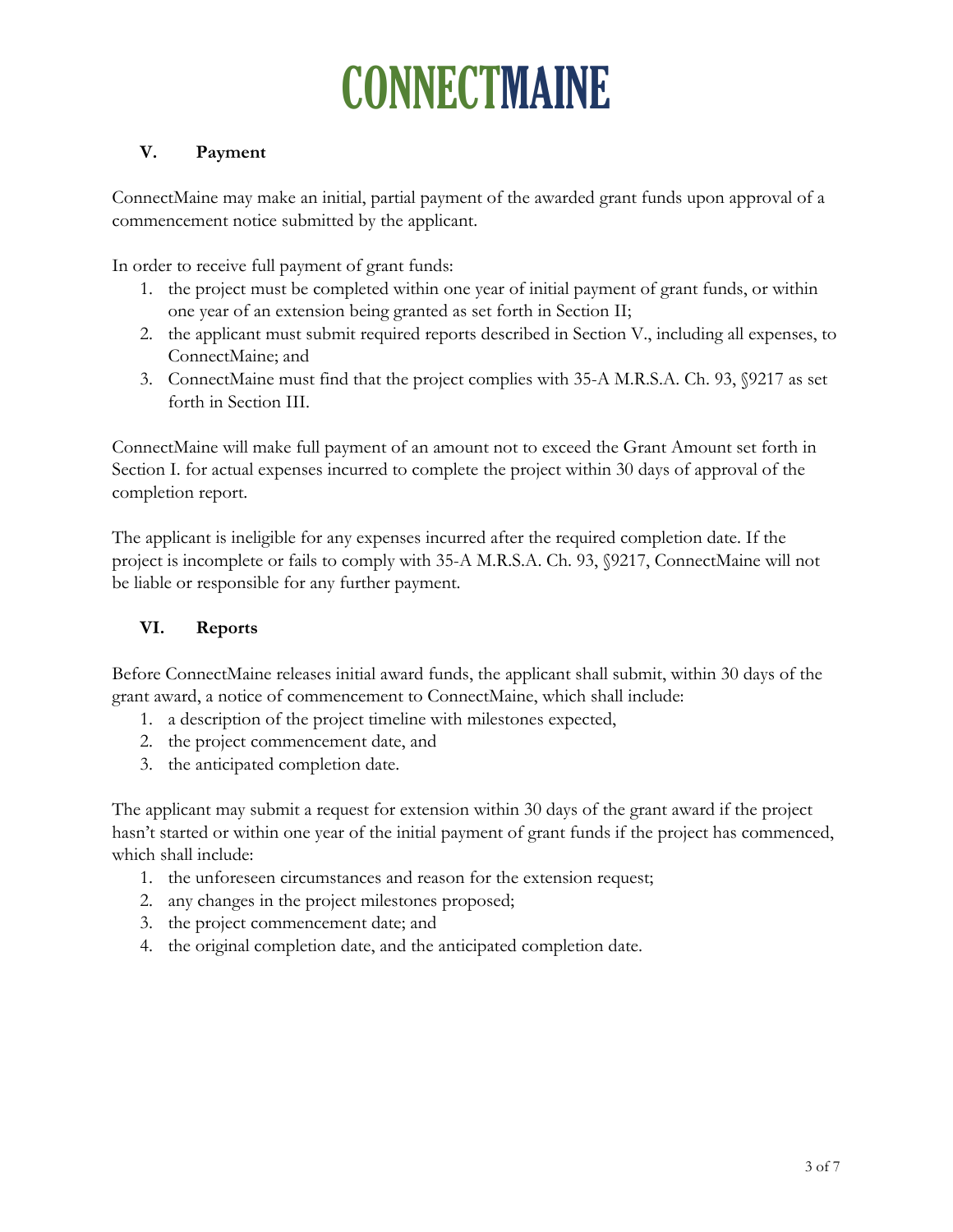Within one year of initial payment of grant funds, or within one year of ConnectMaine approving an extension, the applicant must submit a completion report to ConnectMaine summarizing the project, which shall include:

- 1. a summary of the progress made on community broadband planning;
- 2. certification that the project was conducted and completed as proposed in Section III, and reaffirmation of the attestation in Section II;
- 3. a breakdown of actual and final expenses incurred on the project, and copies of all invoices, receipts, detailed ledgers and other supporting documentation for expenses covered by awarded grant funds;
- 4. the completion date;
- 5. a file copy of the Community Broadband Plan or Broadband Feasibility Study, and the applicant understands this will be made publicly available on the ConnectMaine website;
- 6. files of the GIS data behind any map of unserved areas included in the Plan or Study; and
- 7. additional information as required by ConnectMaine for evaluating project compliance and completeness, and the applicant will comply with any such request.

The applicant understands and agrees that submission of the completion report and approval by ConnectMaine shall be a precondition to full payment of grant funds under this agreement.

The applicant shall maintain records of all contracts, papers, correspondence, proof of payment affidavits, employee time sheets or ledgers, books, accounts and other information relating to payments made, and the applicant's performance of the project. During the term of this agreement and reporting periods, the applicant shall cooperate and comply with all reasonable requests by ConnectMaine or the State of Maine with respect to auditing and reporting requirements; upon reasonable notice to the applicant, ConnectMaine shall have the right to audit and inspect books and records pertinent to the applicant's performance of its obligations under this agreement.

#### **VII. Conditions**

The applicant agrees that it is receiving grant funds for only purposes that comply with the requirements of the ConnectMaine statute, 35-A M.R.S.A. Ch. 93, and ConnectMaine rule, 99-639 Ch. 101, and that is shall be liable for repayment of grants funds expended for purposes ineligible; however, the applicant shall not be liable for such repayment if the applicant expended grant funds in good faith reliance on authorization of the proposed expenditure by or specific guidance from ConnnectMaine.

The applicant will be required to return grant funds based on the difference between anticipated expenses in the proposed project compared to the actual final expenses, or as a proportion of the affected communities proposed to be covered by the project compared to the number of affected communities actually covered by the project, whichever amount is greater.

ConnectMaine or its designee may seek appropriate criminal or civil penalties as authorized by law for a violation of the terms or conditions of the applicable program, grant, or award.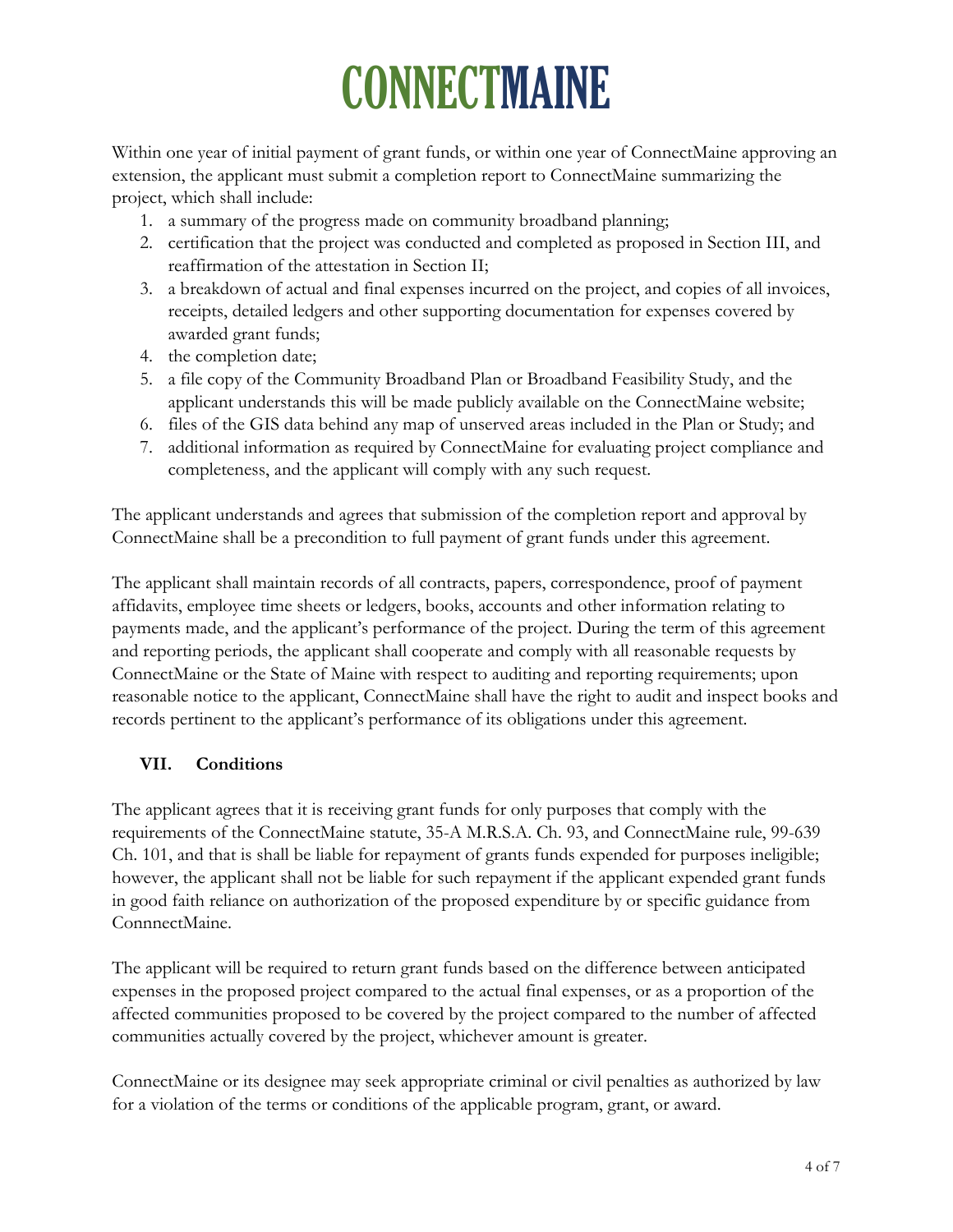#### **VIII. Confidentiality**

ConnectMaine and the applicant shall comply with the requirements below for protection of confidential information, subject at all times to ConnectMaine's obligations under law, including but not limited to, Maine's Freedom of Access Act, 1 M.R.S. §401 et seq.

Confidential information shall mean all information, regardless of the form in which it is communicated or maintained (whether oral, written, digital or visual) which is disclosed to the other party, that relates to the Project, that is clearly marked as confidential by the disclosing party. Confidential information shall not include information which:

- 1. was publicly known and made generally available in the public domain, or
- 2. becomes publicly known and made generally available through no action or inaction of the applicant or ConnectMaine, or
- 3. is required by law to be disclosed by a party.

Neither ConnectMaine nor the applicant make any warranties, express, implied or otherwise, regarding the accuracy, completeness or performance of confidential information. Neither ConnectMaine nor applicant shall disclose confidential information to any other party. Neither ConnectMaine nor applicant shall use confidential information for any purpose other than executing and reporting on the project.

The obligations of ConnectMaine and the applicant hereunder shall survive termination of this agreement, and shall extend until such time as all confidential information becomes publicly known and made generally available through no action or inaction of the applicant or ConnectMaine, or all confidential information has been destroyed or returned to ConnectMaine.

The parties acknowledge and agree that any breach of these confidential information terms will constitute immediate and irreparable harm to the other party and/or its successors and assigns, which cannot adequately and fully be compensated by money damages and will entitle the nonbreaching party to, in addition to all other rights and remedies afforded by law, injunctive relief, specific performance and/or other equitable relief, as well as reimbursement of expenses (including reasonable attorneys' fees) incurred by the non-breaching party in enforcing this agreement. A party's rights and remedies hereunder are cumulative and not exclusive.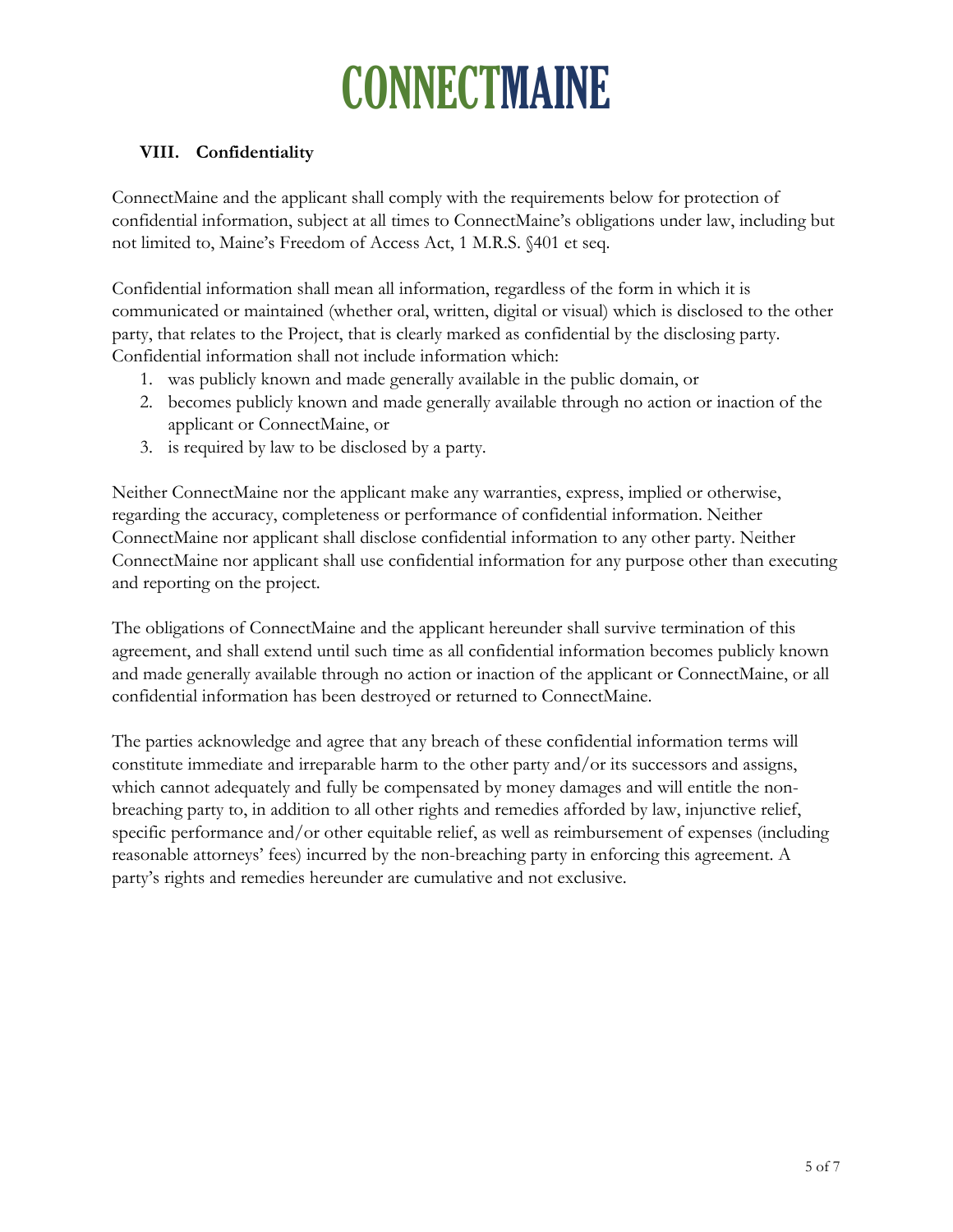#### **X. Terms**

The applicant shall indemnify and hold harmless ConnectMaine and its officers, agents, and employees from and against any and all third party claims, liabilities, and costs, including reasonable attorney fees, for any or all injuries to persons or property or claims for money damages, including claims for violation of intellectual property rights, arising from the negligent acts or omissions of the applicant, its employees or agents, officers or subcontractors in the performance of work under this agreement; however, the applicant shall not be liable for claims arising out of the negligent acts or omissions of ConnectMaine, or for actions taken in reasonable reliance on written instructions of ConnectMaine.

None of the terms of this agreement shall be considered waived from the lack of enforcement of any one of the terms of this agreement by a party. Any violation or threatened violation of this agreement by the applicant may cause irreparable injury to ConnectMaine, entitling ConnectMaine to seek any remedy to which it is entitled under law.

This agreement shall be governed in all respects by the laws, statutes, and regulations of the United States of America and of the State of Maine. Any legal proceeding against the State of Maine regarding this agreement shall be brought in state administrative or judicial forums. The applicant consents to personal jurisdiction in the State of Maine.

The parties are signing this agreement which shall be effective as of the date of the last signatory.

Applicant Signature: Date:

ConnectMaine Signature: Date: